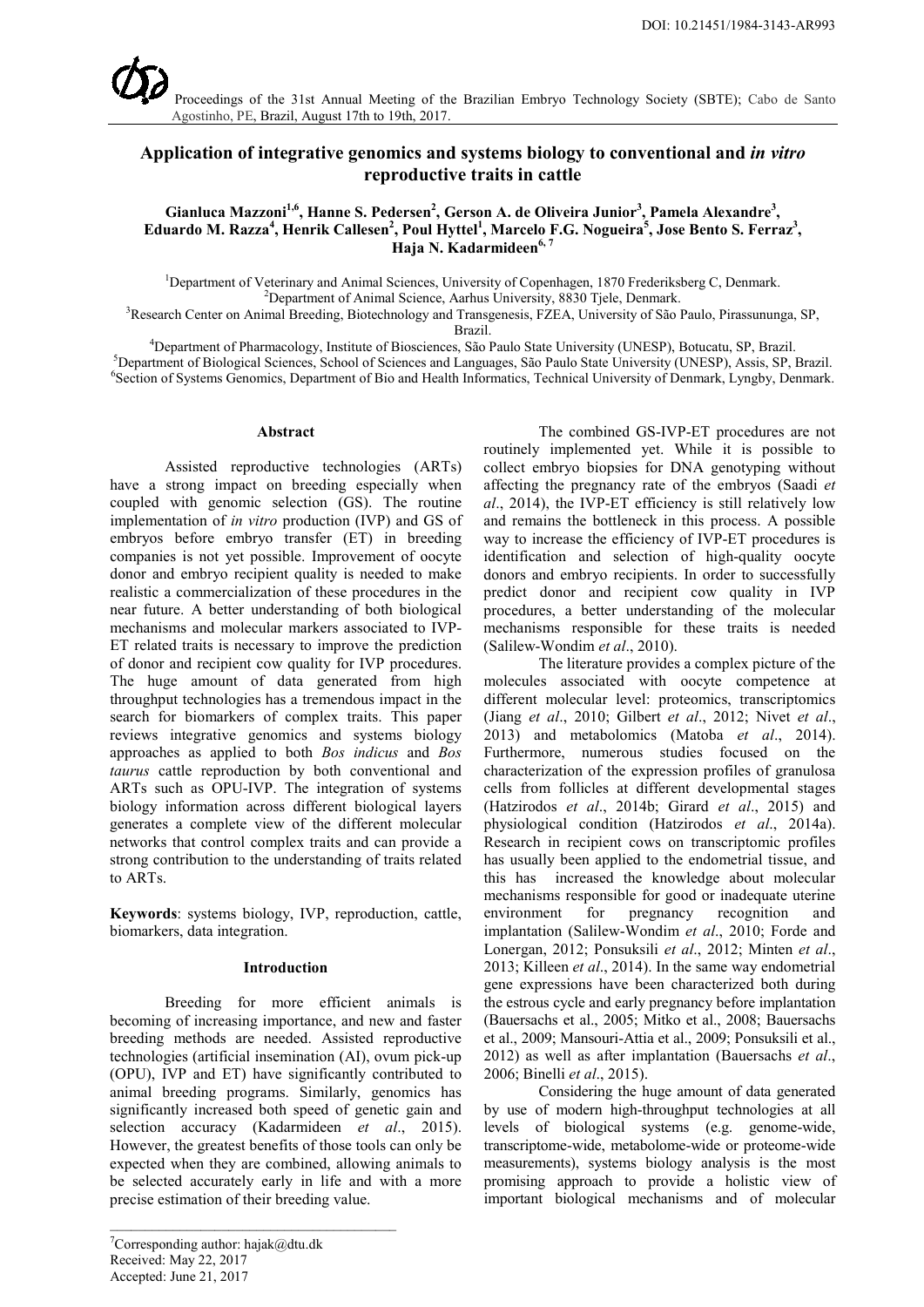markers associated with complex traits, such as those related to IVP-ET procedures. Systems biology is a holistic approach to analyze and decipher complex biological systems through computational and mathematical modeling of the whole set of molecular networks within an organism. Systems biology aims to decipher systems structures (the network of gene interactions and biochemical pathways), but also the dynamic changes of these network under different conditions (Kitano, 2002; Chuang *et al*., 2010; Kadarmideen *et al*., 2011; Kadarmideen, 2014). A huge part of the computational methods in systems biology is based on network approaches that identify group of genes or molecules with common behavior assuming that clustered molecules are functionally related (Brazhnik *et al*., 2002). As reviewed in (Mazzoni *et al*., 2015), several approaches are available to build gene interaction or association networks: Coexpression/regulatory patterns (Horvath, 2011), Bayesian networks (Friedman *et al*., 2000), Random Forest Tree approaches (Breiman, 2001) or Artificial Neural Networks (ANN) (McCulloch and Pitts, 1943; Cookson et al., 2009).

Integrative systems biology is based on analyses of networks of different types of molecules trying to integrate information at different biological levels (Dixon et al., 2007; Mazzoni et al., 2015; Suravajhala et al., 2016; Wang and Michoel, 2016). The analyses of a specific outcome (blastocyst rate and quality or endometrial receptive competence) with systems biology methods together with the integration of systems biology approaches at different biological levels is of vital importance for identification of biomarkers for incredibly complex traits like IVP and ET outcome.

While above we discussed about ARTs, it is very important to apply integrative systems biology approaches also to conventional cattle reproduction via GS and genomic breeding. Fundamental to this are Genome Wide Association Studies (GWAS). A very important proportion of the world beef production trade comes from tropical and subtropical regions. *Bos indicus,* from Brahman breed in Australia, and Nellore in Brazil, and their crosses are the most important breeds used in tropical areas. Candidate genes and biological information to be included in genomic selection of very young donors are essential to increase the productivity in tropical and sub-tropical areas (Simianer, 2016). The identification of candidate genes and metabolic pathways associated with reproductive traits such as antral follicular population and early pregnancy in Nellore heifers has become of great importance with the increasing use of ARTs technologies. In this context, genome wide association studies followed by functional analysis such as Medical Subject Heading (MeSH) terms enrichment can give a strong contribution.

In this mini-review we describe (i) the importance of the application of integrative systems biology approaches in the analysis of ARTs related traits, (ii) the two integrative systems biology experimental designs from the GIFT project consortium

(www.gift.ku.dk) aimed to identify biomarkers for the selection of superior oocyte donor and embryo recipient cows, and (iii) a GWAS for the identification of candidate genes and metabolic pathways for early puberty and reproductive traits in Nellore heifers.

## **Integrative systems biology analyses and application to IVP related traits in cattle**

To correctly predict donor and recipient quality we need a list of biomarkers and biological processes to be included in the prediction methods for the selection of the best donor or recipient cows. This implies gathering enough information about specific molecules and biological processes associated to the IVP-ET performance of the animals.

The definition of a biomarker is strictly dependent on the field of study. The features of a biomarker are described by Austin Bradford Hill's guidelines (Aronson, 2005) and here adapted to the context of IVP related traits: strength (a strong association between marker and IVP-ET outcome), consistency (the association identified in the cow reference set should persist in cow populations from different farms and different physiological status of the cows), specificity (the biomarker should be associated with the specific IVP-ET related trait), plausibility (the biomarker should be part of meaningful biological mechanisms), coherence (the biomarker and the biological functions performed should be consistent with previous knowledge), analogy (previous findings for the same association make the biomarkers more valuable). Furthermore, in order to be routinely applied in IVP-ET procedures, the biomarker should be easily accessible and the costs of its measurement affordable. According to the guidelines the search for a biomarker is not an easy task. Until now, the search of biomarkers for IVP related traits have been based mainly on transcriptomic data for two reasons: first, it allows amplification of small samples (Orozco-Lucero and Sirard, 2014) and second, it provides information about the biology of a trait. Many studies have focused on functional enrichment and analysis of the differentially expressed genes to give a biological context of the biomarker. However, systems biology approaches like co-expression analysis were rarely adopted. The possibility to analyze transcriptomic data in a more holistic way opens for a better understanding of the biological mechanisms and allows the identification of key genes that would be impossible to identify with traditional "reductionist" approaches (Kitano, 2002; Chuang *et al*., 2010; Kadarmideen, 2014). For example, co-expression network can be used to identify regulatory genes that are key genes responsible for the control of the expression of a set of genes expected to be involved in the same biological process (Zhao *et al*., 2010). Thus, regulatory genes are candidate genes to be used for biomarker development.

The mRNA expression data are used as a surrogate for protein expression. However, it is known that the correlation between mRNA and protein levels is moderate due to complex regulation mechanisms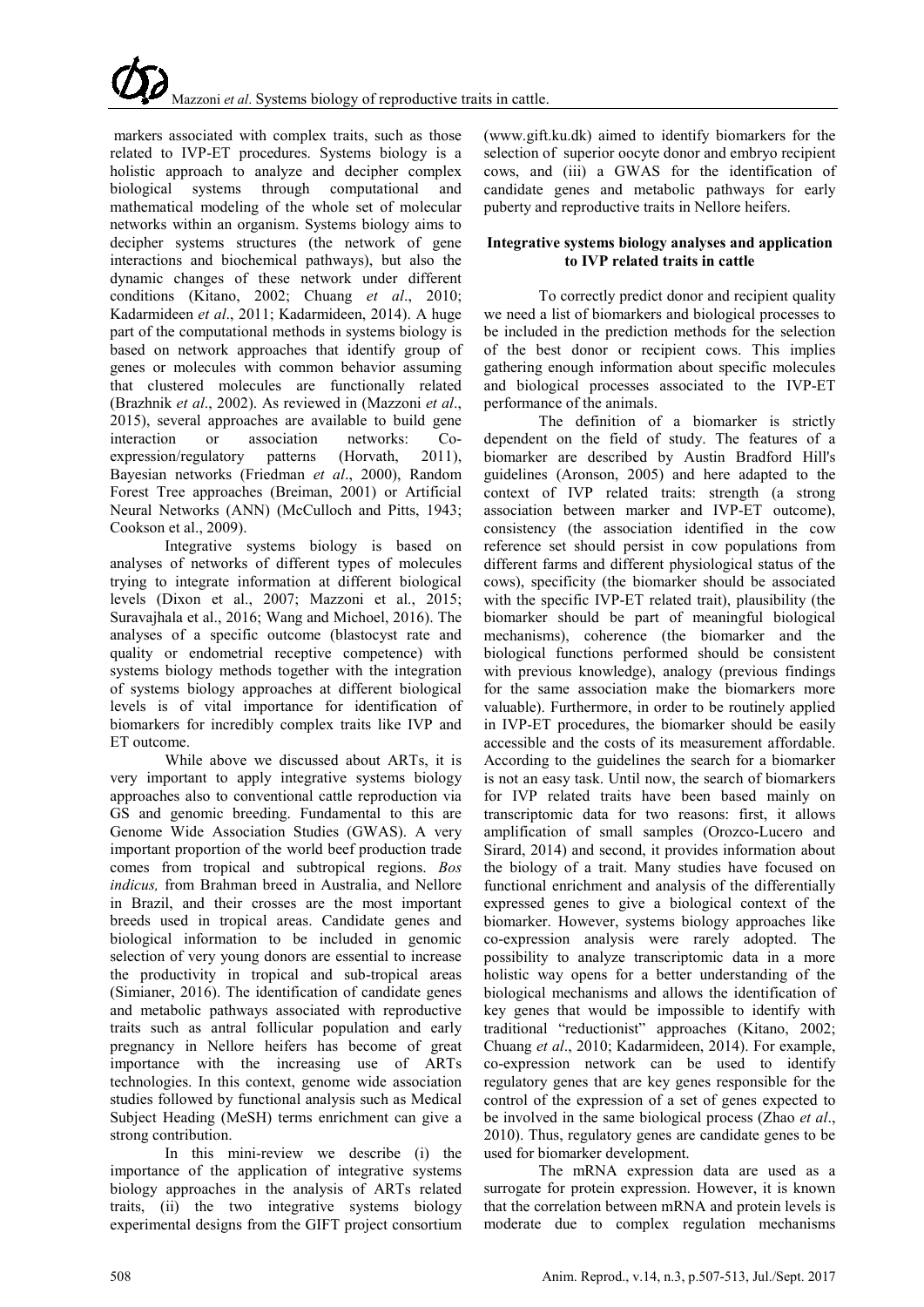# Mazzoni *et al*. Systems biology of reproductive traits in cattle.

occurring after transcription (Lu *et al*., 2007; Schwanhäusser *et al*., 2011). A perfect systems biology experiment could avoid this issue including use of all the biological levels and integration of the information to create a complete overview. The integration of different biological levels does not imply necessarily to measure all biological levels in a sample set. A huge amount of multi-omics data (transcriptomics, genomics, proteomics, metabolomics, interactomics etc.) is available in public databases. A possibility would be the integration of experimental data with data from publicly available repositories (Mazzoni *et al*., 2015), for example STRING v.10 database (Szklarczyk *et al*., 2015) and Gene Mania (Montojo *et al*., 2010).

Measurements of the expression pattern of a specific set of mRNA molecules from follicular cells or endometrial biopsies could be used directly to select the best cows but they cannot be implemented in routine breeding procedures (Ponsuksili *et al*., 2010). Furthermore, expression profiles are subject to continuous variation due to environmental and physiological status of the cows. Most of the molecules associated with IVP traits are not consistent (as required by the Austin Bradford Hill's guidelines). This means that when the cows are tested for prediction they should be in the same biological status and environmental condition as the reference set used to identify these biomarkers. Integration of the transcriptomic level with the genomic level could overcome this issue. The approach is called expression QTL (eQTL) mapping and allows for the identification of genomic variants (e.g. SNPs) that are correlated with the expression level of a specific transcript (Dixon *et al*., 2007; Cookson *et al*., 2009; Wang and Michoel, 2016). The eQTL mapping integrates variation at the level of RNA expression with the variation at the DNA level. The advantage of eQTL mapping is that it identifies DNA variants that can be used in breeding (Ponsuksili *et al*., 2010), for example to select for ARTs related traits.

## **Co-expression network analysis of granulosa cells in donor cows**

In order to identify biomarkers to predict the quality of a donor cow and to perform an eQTL analysis, it is necessary to collect data at the single animal level. An integrative systems biology analysis at the single animal level is the ideal way to obtain a more complete understanding of the biological processes associated with oocyte competence in follicular cells and to identify genetic variants to be included in breeding procedures. On this idea, we based the experimental design of our transcriptomic donor cow analysis (Mazzoni *et al*., 2017). Briefly, all antral follicles present in each pair of ovaries were collected and the IVP performances for each animal were evaluated. The mural granulosa cells and a small amount of granulosa cells from the cumulus layer were collected as a byproduct of the follicle aspiration, and the total RNA was extracted and 24 samples sequenced. The RNA-Seq data were analyzed with a bioinformatics pipeline to quantify the expression of the entire set of known genes. Therefore we generated the average ovarian expression profile of granulosa cells and the respective IVP performances of the entire set of cumulus-oocyte-complexes.

We identified 51 differentially expressed genes associated to IVP performances and seven candidate genes associated with all IVP parameters analyzed (Mazzoni *et al*., 2017). In the same study, the functional enrichment of the differentially expressed genes and the comparison with previous findings in the literature confirmed the positive association between the IVP outcome and the presence of early atresia as previously observed (Moor and Trounson, 1977; Wurth and Kruip, 1992; De Wit et al., 2000; Feng et al., 2007; Heleil et al., 2010).

A systems biology analysis of the same dataset would provide more information about the biological mechanisms controlling atresia and consequently result in more plausible biomarkers. Thus, we are working on a co-expression network analysis of the same dataset using the Weighted Gene Co-expression Network Analysis (WGCNA) R package. WGCNA identifies groups of co-expressed genes called "modules" that are expected to be involved in the same biological process (Zhao *et al*., 2010). Furthermore, WGCNA provides the ability to select only the modules that are correlated with a trait of interest. Briefly, we identified modules associated with IVP performances, and these data were then integrated with information about protein-protein association provided by STRING v.10 (Szklarczyk *et al*., 2015). The functional enrichment based on STRING information was performed (i) to understand the biology behind the IVP performance and (ii) to select the biologically meaningful modules that are the most suitable for selection of new candidate genes. We analyzed the selected modules to identify central genes (hub genes) and regulatory genes integrating information from other sources like Ingenuity ® Pathway Analysis.

The preliminary results confirmed that the systems biology is a good approach to study IVP related traits in donor cows. The atresia mechanism was confirmed to be positively correlated with IVP performances. Moreover, the analysis provided a more detailed description of the molecular mechanisms that link atresia with IVP performances which are new evidences to support the candidate genes.

# **Co-expression analysis of endometrial biopsies**

Similarly to the donor cow analysis, we structured the experimental design of the recipient cow analysis for the embryo implantation to collect information for each single animal. Briefly, endometrial biopsies from the uterine horn ipsilateral to the corpus luteum were sampled from experimental cows on day 6- 8 in the estrous cycle, and RNA was extracted and sequenced. On day 6-8 in the following cycle *in vitro* produced blastocysts were transferred to the animals and the pregnancy status was determined at slaughter on day 26-47. In the pregnant animals, embryo/fetuses were fixed and their quality evaluated according to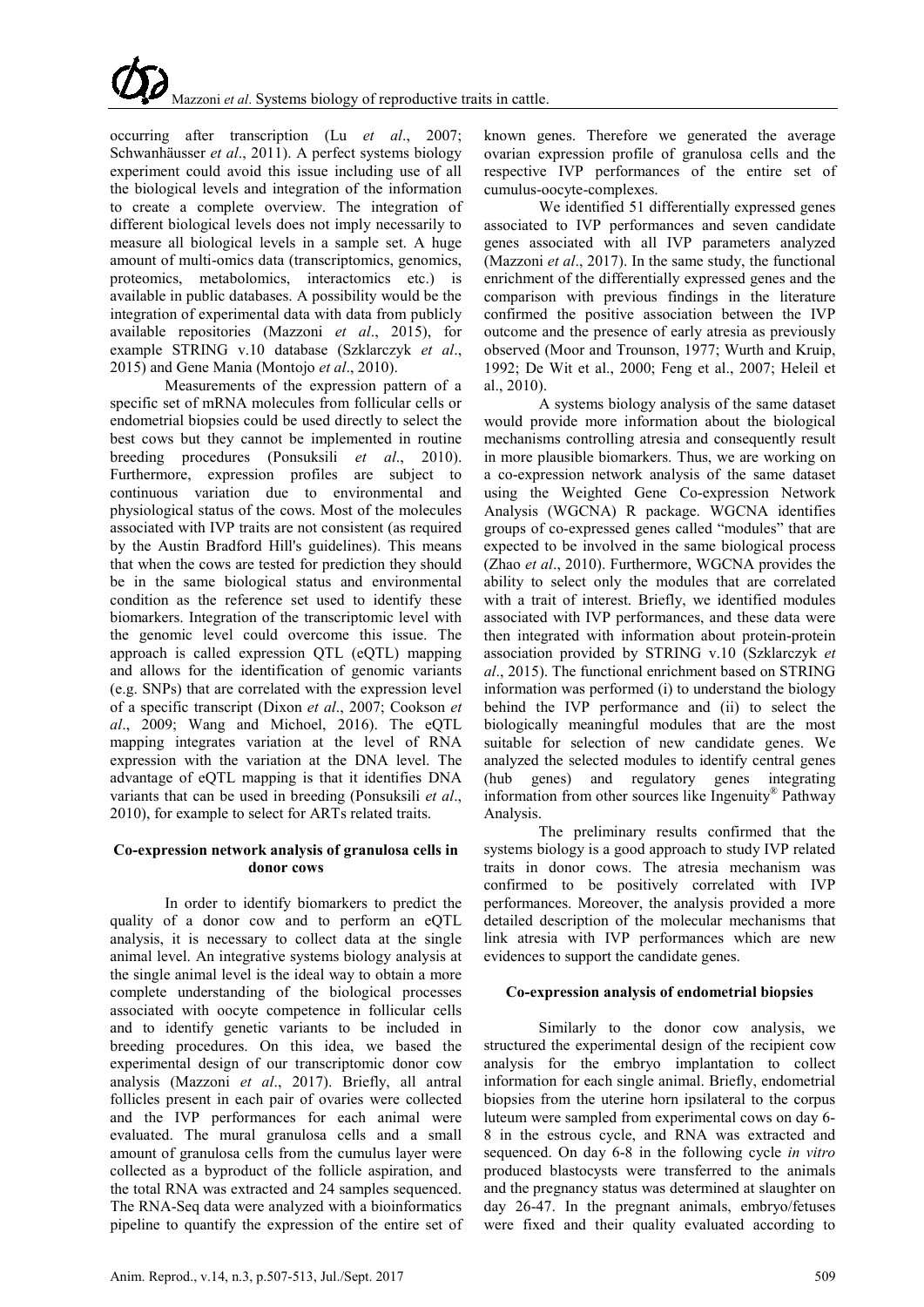external characteristics and histology.

While in the donor cow the IVP performances were measured as continuous traits, in the analysis of the recipient cows the trait was a factor with two outcomes (pregnant and not pregnant). Thus, it is possible to study the differential wiring between two biological networks (one for each phenotypic group). In other words, we can generate one network for the group of pregnant cows and one for the group of non-pregnant cows by using WGCNA. With statistical approaches it is then possible to identify genes (nodes) that are differentially wired comparing the two networks. Therefore, we can identify gene groups that must be coexpressed and activated together to generate an ideal receptive condition of the endometrium during ET. The functional enrichment and the integration with publicly available data could shed light on the mechanisms and the differences between receptive and non-receptive animals. Thus, we expect to identify novel biomarkers and information about biological mechanisms that can be used for prediction of good quality recipient cows.

## **Expression QTL mapping in donor and recipient cows**

The eQTL mapping is an example of integrative systems biology analysis. An eQTL is a genomic region associated with transcript expression levels, and it can be close to the transcription start site (cis-eQTL) or acting on a larger distance or on another chromosome (trans-eQTL; (Mazzoni et al., 2015; Wang and Michoel, 2016). Mapping of eQTL can be used to link genetic variants to a specific trait (Buchner and Nadeau, 2015; Mazzoni *et al*., 2015; Suravajhala *et al*., 2016). Cis-regulated genes can also be involved in controlling a trait of interest, for example when the gene controlled by the eQTL is differentially expressed between two specific conditions of a target phenotype (Ponsuksili *et al*., 2010; Nica and Dermitzakis, 2013).

In the context of oocyte donor or embryo recipient cow selection, eQTLs can be a useful breeding tool (Ponsuksili et al., 2010) and they represent genomic biomarkers to include in animal selection (Westra and Franke, 2014). Furthermore, eQTL approaches require smaller sample size to obtain good detection power (Kadarmideen, 2008). In the two GIFT consortium projects previously described, both transcriptomic and genomic data were collected for eQTL mapping. The hub genes and the regulatory genes identified with coexpression analyses will be included in eQTL analysis. The eQTLs together with biological information obtained from integrative systems biology studies could be adopted in animal selection processes through the inclusion in GS methodologies utilizing functional information, e.g. sgBLUP (systems genomic BLUP; (Kadarmideen, 2014) and BLUPGA (BLUP approach given the Genetic Architecture; (Zhang et al., 2014).

## **GWAS and functional enrichment analyses of early pregnancy of Nellore heifers**

Functional enrichment applied to standard

analysis such as GWAS can give a strong contribution to the identification of candidate genes and metabolic pathways associated with conventional reproductive techniques. This is even more relevant if applied to Nellore cattle, one of the most important *Bos indicus* breeds for beef production in the world. We performed a GWAS followed by MeSH (Medical Subject Headings) enrichment to analyze pregnancy and antral follicular population in Nellore heifers (*Bos indicus)*. Briefly, ovarian ultrasound (7.5 MHz transrectal linear transducer, Mindray M5Vet, China) was performed to count visible follicles on Nellore heifers submitted to fixed-time artificial insemination. Nellore heifers ( $n =$ 1,255) from 3 different farms in Central-Western Brazil were exposed to breeding season at an average of around 16 month of age and were genotyped with GeneSeek GGP *Bos indicus* HD Technology (74,677 SNPs). After quality control with the software PREGSF90 (developed by Misztal I. et., al (2002), 64,753 SNP were included in the GWAS for both traits. The GWAS was performed using Gensel software (Fernando and Garrick, 2012) under Bayes B method.

(Co)variance components study was performed with single step analysis (Wang *et al*., 2012) under Bayesian method, and heritability estimates were  $0.28 \pm$ 0.07 (heifer pregnancy) and  $0.49 \pm 0.09$  (follicular population), with a genetic correlation of  $-0.21 \pm 0.29$ , meaning that in this sample of Nellore heifers, the number of antral follicles and heifer pregnancy may have antagonism.

SNP markers, located in genomic windows of approximately 1Mb that explained more than one per cent of genetic variance, were included in the functional enrichment. The MeSH enrichment was performed with MESHR (Morota *et al*., 2015; Tsuyuzaki *et al*., 2015). The functional analysis revealed 74 terms related to heifer pregnancy. These terms were related to: i) the metabolic pathways of fucose, that is involved in fertilization and in particular in the interaction between spermatozoa and oviduct and fertilization, ii) to Munc18 that plays a role in pituitary hormone secretion and iii) hemoglobin that takes part in ovary vascularization and LH secretion.

The functional analysis of the follicular population revealed 48 terms related to number of follicles and highlighted the importance of the following molecules: i) Neurepeptide receptor and kisspeptin associated with GnRH expression (Amstalden *et al*., 2014); ii) Cathepsin B that affects oocyte quality and control heat stress (Balboula *et al*., 2013); and iii) palmitic acid associated with apoptosis in follicular cells and with reproductive problems (Zeron *et al*., 2001).

The MeSH term enrichment of the GWAS results proved to be a reliable approach to get insight into the biology of the reproductive traits. These findings confirmed some of the candidate genes and molecular pathways identified in previous studies and could contribute to the research of the ARTs related traits.

## **Conclusion and future perspectives**

The huge amount of data generated from high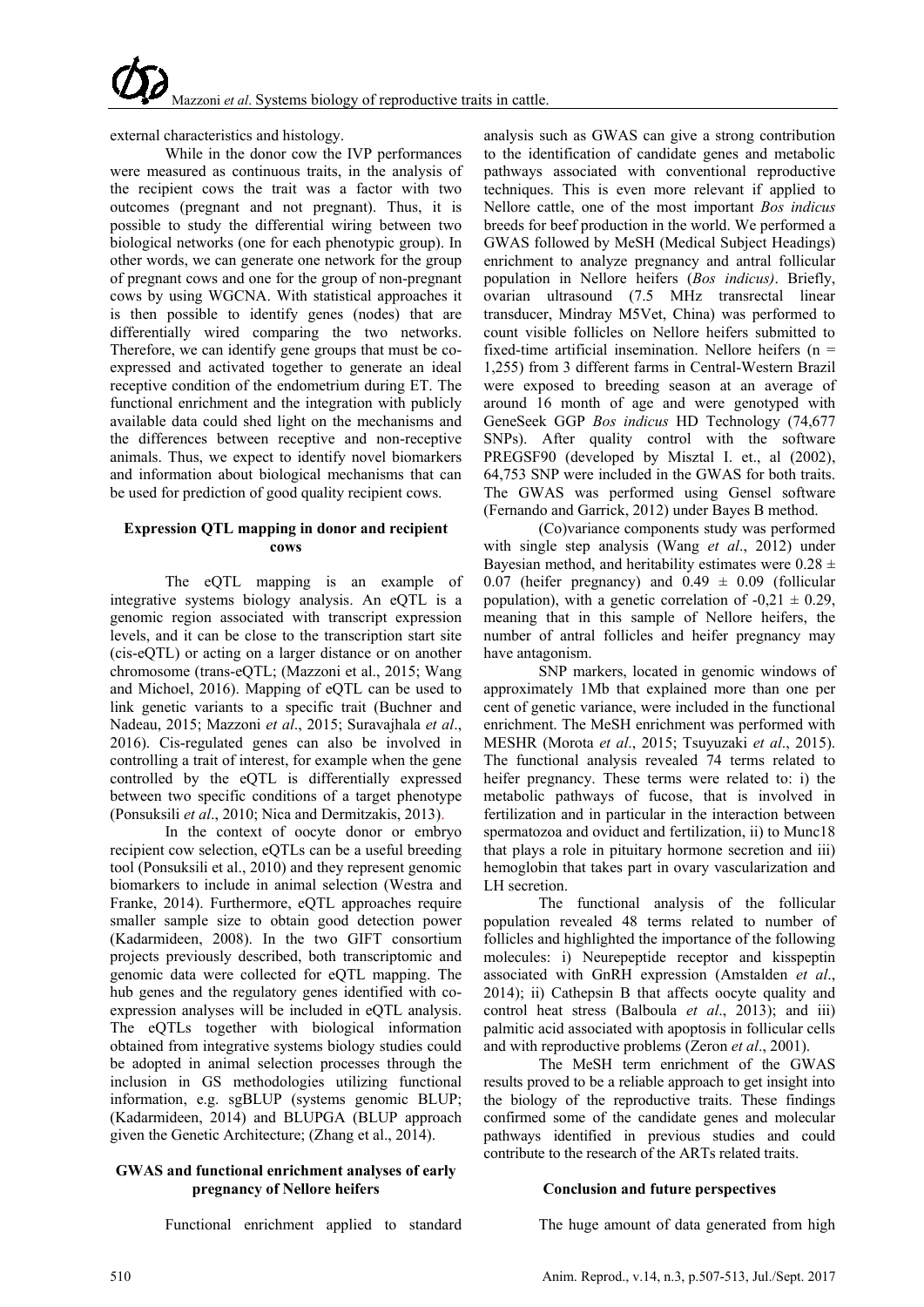throughput technologies has had a tremendous impact in the research for biomarkers for complex traits like those related to IVP procedures. Similarly, genomic analysis coupled with functional enrichment could expand the knowledge about the biology of conventional reproductive traits in important breeds such as Nellore cows. A better understanding of these traits such as number of follicles or pregnancy outcome is of great importance for the improvement of ARTs. In this context systems biology analysis aimed to identify the emergent properties from the "omic" frame is the most promising tool.

The next step is the validation of the candidate genes in bigger reference populations to test their real predictive power. The candidate genes could be validated with q-PCR, while secreted proteins encoded by the candidate genes could be tested directly *in vitro*. Moreover, further analysis (proteomics and cytofluorimetric studies) could be used to verify the correlation between atresia, gene expression and IVP performances. However, the integration of systems biology analysis across different biological layers proved to be a good methodology to get a complete picture of IVP traits that are controlled at different molecular levels and to improve the prediction of donor and recipient cow quality for *in vitro* embryo production.

#### **Acnowledgments**

The authors thank the Danish Innovation Fund, which funded the GIFT (Genomic Improvement of Fertilization Traits) project (grant number 0603-00509B and project website: www.gift.ku.dk) and the São Paulo Research Foundation (FAPESP; grants #2012/50533-2 and 2014/07566-2) and CNPq.

## **References**

**Amstalden M, Cardoso R, Alves B, Williams G**. 2014. Reproduction symposium: hypothalamic neuropeptides and the nutritional programming of puberty in heifers. *J Anim Sci*, 92:3211-3222.

**Aronson J**. 2005. Biomarkers and surrogate endpoints. *Br J Clin Pharmacol*, 59:491-494.

**Balboula AZ, Yamanaka K-I, Sakatani M, Kawahara M, Hegab A, Zaabel S, Takahashi M**. 2013. Cathepsin B activity has a crucial role in the developmental competence of bovine cumulus–oocyte complexes exposed to heat shock during in vitro maturation. *Reproduction*, 146:407-417.

**Bauersachs S, Ulbrich S, Gross K, Schmidt S, Meyer H, Einspanier R, Wenigerkind H, Vermehren M, Blum H, Sinowatz F**. 2005. Gene expression profiling of bovine endometrium during the oestrous cycle: detection of molecular pathways involved in functional changes. *J Mol Endocrinol*, 34:889-908.

**Bauersachs S, Ulbrich SE, Gross K, Schmidt SE, Meyer HH, Wenigerkind H, Vermehren M, Sinowatz F, Blum H, Wolf E**. 2006. Embryo-induced transcriptome changes in bovine endometrium reveal species-specific and common molecular markers of uterine receptivity. *Reproduction*, 132:319-331.

**Bauersachs S, Ulbrich SE, Zakhartchenko V, Minten M, Reichenbach M, Reichenbach H-D, Blum H, Spencer T.E, Wolf E**. 2009. The endometrium responds differently to cloned versus fertilized embryos. *Proc Natl Acad Sci*, 106:5681-5686.

**Binelli M, Scolari SC, Pugliesi G, Van Hoeck V, Gonella-Diaza AM, Andrade SC, Gasparin GR, Coutinho LL**. 2015. The transcriptome signature of the receptive bovine uterus determined at early gestation. *PloS One*, 10:e0122874.

**Brazhnik P, de la Fuente A, Mendes P**. 2002. Gene networks: how to put the function in genomics. *Trends Biotechnol*, 20:467-472.

**Breiman L**. 2001. Random forests. *Mach Learn*, 45:5- 32.

**Buchner DA, Nadeau JH**. 2015. Contrasting genetic architectures in different mouse reference populations used for studying complex traits. *Genome Res*, 25:775- 791.

**Chuang H-Y, Hofree M, Ideker T**. 2010. A decade of systems biology. *Annu Rev Cell Dev Biol*, 26:721-744.

**Cookson W, Liang L, Abecasis G, Moffatt M, Lathrop M**. 2009. Mapping complex disease traits with global gene expression. *Nat Rev Genet*, 10:184-194.

**De Wit A, Wurth Y, Kruip T**. 2000. Effect of ovarian phase and follicle quality on morphology and developmental capacity of the bovine cumulus-oocyte complex. *J Anim Sci*, 78:1277-1283.

**Dixon AL, Liang L, Moffatt MF, Chen W, Heath S, Wong KC, Taylor J, Burnett E, Gut I, Farrall M**. 2007. A genome-wide association study of global gene expression. *Nat Genet*, 39:1202-1207.

**Feng W-G, Sui H-S, Han Z-B, Chang Z-L, Zhou P, Liu D-J, Bao S, Tan J-H**. 2007. Effects of follicular atresia and size on the developmental competence of bovine oocytes: a study using the well-in-drop culture system. *Theriogenology*, 67:1339-1350.

**Fernando R, Garrick D**. 2012. *GenSel: user manual for a portfolio of genomic selection related analyses*. Ames, IA: Iowa State University Animal Breeding &Genetics. 24 pp.

**Forde N, Lonergan P**. 2012. Transcriptomic analysis of the bovine endometrium: what is required to establish uterine receptivity to implantation in cattle? *J Reprod Dev*, 58:189-195.

**Friedman N, Linial M, Nachman I, Pe'er D**. 2000. Using Bayesian networks to analyze expression data. *J Comput Biol*, 7:601-620.

**Gilbert I, Robert C, Vigneault C, Blondin P, Sirard M-A**. 2012. Impact of the LH surge on granulosa cell transcript levels as markers of oocyte developmental competence in cattle. *Reproduction*, 143:735-747.

**Girard A, Dufort I, Douville G, Sirard M-A**. 2015. Global gene expression in granulosa cells of growing, plateau and atretic dominant follicles in cattle. *Reproductive Biology and Endocrinology*, 13:17. doi: 10.1186/s12958-015-0010-7.

**Hatzirodos N, Hummitzsch K, Irving-Rodgers HF, Harland ML, Morris SE, Rodgers RJ**. 2014a. Transcriptome profiling of granulosa cells from bovine ovarian follicles during atresia. *BMC Genomics*, 15:40. doi: 10.1186/1471-2164-15-40.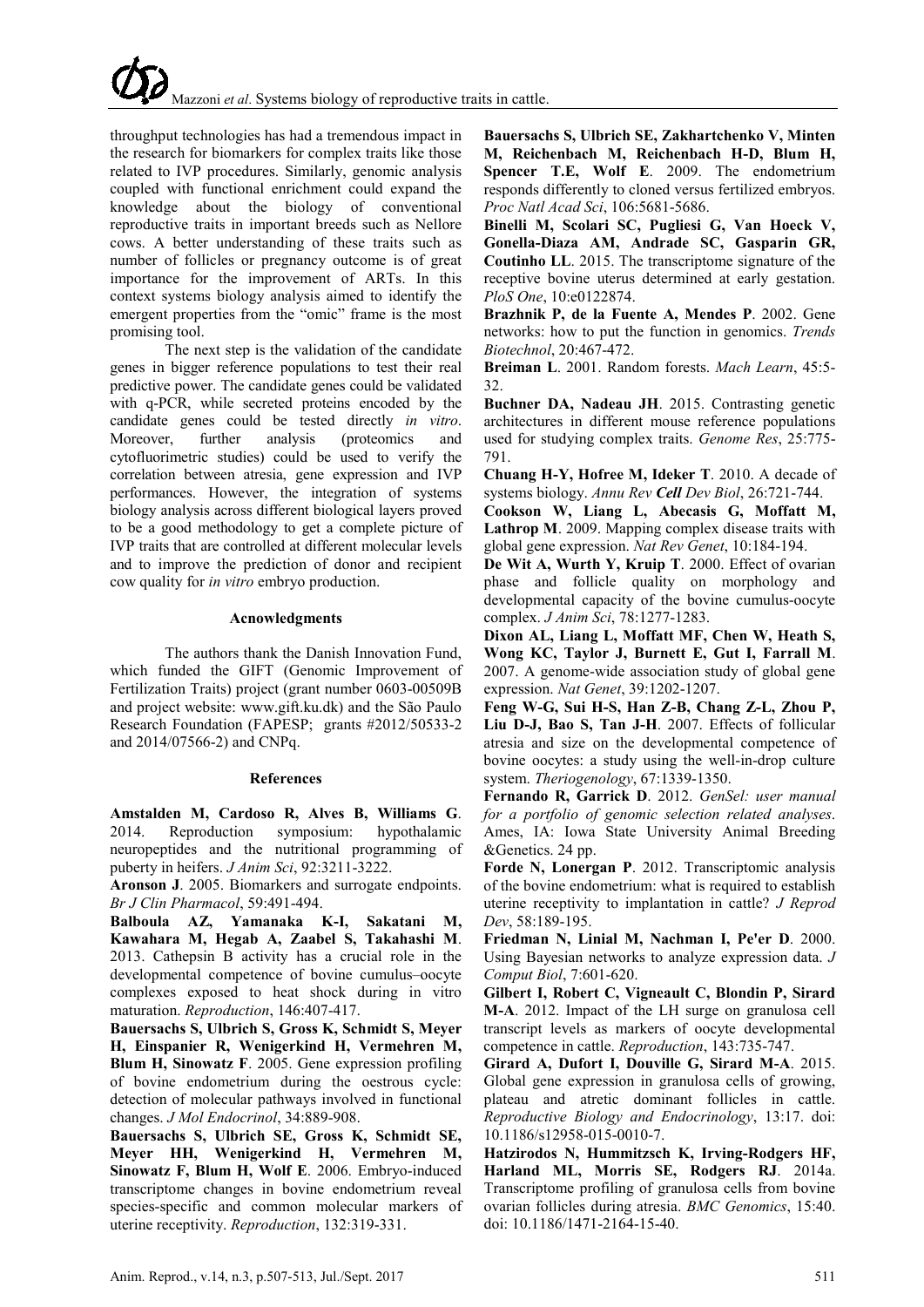**Hatzirodos N, Irving-Rodgers HF, Hummitzsch K, Harland ML, Morris SE, Rodgers RJ**. 2014b. Transcriptome profiling of granulosa cells of bovine ovarian follicles during growth from small to large antral sizes. *BMC Genomics*, 15:24. doi: 10.1186/1471- 2164-15-24.

**Heleil B, Kuzmina T, Alm H, Scotti O, Tuchscherer A, Torner H**. 2010. Involvement of granulosa cells in realization of prolactin effects on the developmental competence of bovine oocytes matured in vitro. *J Am Sci*, 6:796-805.

**Horvath S**, 2011. *Weighted Network Analysis*: *applications in genomics and systems biology*. New York, NY Springer Science & Business Media. 421 pp.

**Jiang J-Y, Xiong H, Cao M, Xia X, Sirard M-A, Tsang BK**. 2010. Mural granulosa cell gene expression associated with oocyte developmental competence. *J Ovarian Res*, 3:6. doi: 10.1186/1757-2215-3-6.

**Kadarmideen HN, Watson-Haigh NS, Andronicos NM**. 2011. Systems biology of ovine intestinal parasite resistance: disease gene modules and biomarkers. *Mol Biosyst*, 7:235-246.

**Kadarmideen HN**. 2014. Genomics to systems biology in animal and veterinary sciences: progress, lessons and opportunities. *Livest Sci*, 166:232-248.

**Kadarmideen H, Mazzoni G, Watanabe Y, Strøbech L, Baruselli P, Meirelles F, Callesen H, Hyttel P, Ferraz J, Nogueira M**. 2015. Genomic selection of in vitro produced and somatic cell nuclear transfer embryos for rapid genetic improvement in cattle production. *Anim Reprod*, 12, 389-396.

**Killeen AP, Morris DG, Kenny DA, Mullen MP, Diskin MG, Waters SM**. 2014. Global gene expression in endometrium of high and low fertility heifers during the mid-luteal phase of the estrous cycle. *BMC Genomics*, 15:234. doi: 10.1186/1471-2164-15-234.

**Kitano H**. 2002. Systems biology: a brief overview. *Science*, 295:1662-1664.

**Lu P, Vogel C, Wang R, Yao X, Marcotte EM**. 2007. Absolute protein expression profiling estimates the relative contributions of transcriptional and translational regulation. *Nat Biotechnol*, 25:117-124.

**Mansouri-Attia N, Sandra O, Aubert J, Degrelle S, Everts RE, Giraud-Delville C, Heyman Y, Galio L, Hue I, Yang X**. 2009. Endometrium as an early sensor of in vitro embryo manipulation technologies. *Proc Natl Acad Sci*, 106:5687-5692.

**Matoba S, Bender K, Fahey AG, Mamo S, Brennan L, Lonergan P, Fair T**. 2014. Predictive value of bovine follicular components as markers of oocyte developmental potential. *Reprod Fertil Dev*, 26:337- 345.

**Mazzoni G, Kogelman LJ, Suravajhala P, Kadarmideen HN**. 2015. Systems genetics of complex diseases using RNA-sequencing methods. *Int J Biosci Biochem Bioinforma*, 5:264.

**Mazzoni G, Salleh SM, Freude K, Pedersen HS, Stroebech L, Callesen H, Hyttel P, Kadarmideen HN**. 2017. Identification of potential biomarkers in donor cows for in vitro embryo production by granulosa cell transcriptomics. *PloS One*, 12:e0175464.

**McCulloch WS, Pitts W**. 1943. A logical calculus of

the ideas immanent in nervous activity. *Bull Math Biophys*, 5:115-133.

**Minten MA, Bilby TR, Bruno RG, Allen CC, Madsen CA, Wang Z, Sawyer JE, Tibary A, Neibergs HL, Geary TW**. 2013. Effects of fertility on gene expression and function of the bovine endometrium. *PLoS One*, 8:e69444.

**Mitko K, Ulbrich SE, Wenigerkind H, Sinowatz F, Blum H, Wolf E, Bauersachs S**. 2008. Dynamic changes in messenger RNA profiles of bovine endometrium during the oestrous cycle. *Reproduction*, 135:225-240.

**Montojo J, Zuberi K, Rodriguez H, Kazi F, Wright G, Donaldson SL, Morris Q, Bader GD**. 2010. GeneMANIA Cytoscape plugin: fast gene function predictions on the desktop. *Bioinformatics*, 26:2927- 2928.

**Moor R, Trounson A**, 1977. Hormonal and follicular factors affecting maturation of sheep oocytes in vitro and their subsequent developmental capacity. *J Reprod Fertil*, 49:101-109.

**Morota G, Peñagaricano F, Petersen J, Ciobanu DC, Tsuyuzaki K, Nikaido I**. 2015. An application of MeSH enrichment analysis in livestock. *Anim Genet*, 46:381-387.

**Nica AC, Dermitzakis ET**. 2013. Expression quantitative trait loci: present and future. *Phil Trans R Soc B*, 368:20120362.

**Nivet A-L, Vigneault C, Blondin P, Sirard M-**A. 2013. Changes in granulosa cells' gene expression associated with increased oocyte competence in bovine. *Reproduction*, 145:555-565.

**Orozco-Lucero E, Sirard M**. 2014. Molecular markers of fertility in cattle oocytes and embryos: progress and challenges. *Anim Reprod*, 11:183-194.

**Ponsuksili S, Murani E, Schwerin M, Schellander K, Wimmers K**. 2010. Identification of expression QTL (eQTL) of genes expressed in porcine M. longissimus dorsi and associated with meat quality traits. *BMC Genomics*, 11:572. doi: 10.1186/1471-2164-11-572.

**Ponsuksili S, Murani E, Schwerin M, Schellander K, Tesfaye D, Wimmers K**. 2012. Gene expression and DNA-methylation of bovine pretransfer endometrium depending on its receptivity after in vitro-produced embryo transfer. *PloS One*, 7:e42402.

**Saadi HAS, Vigneault C, Sargolzaei M, Gagné D, Fournier É, de Montera B, Chesnais J, Blondin P, Robert C**. 2014. Impact of whole-genome amplification on the reliability of pre-transfer cattle embryo breeding value estimates. *BMC Genomics*, 15:889. doi: 10.1186/1471-2164-15-889.

**Salilew-Wondim D, Hölker M, Rings F, Ghanem N, Ulas-Cinar M, Peippo J, Tholen E, Looft C, Schellander K, Tesfaye D**. 2010. Bovine pretransfer endometrium and embryo transcriptome fingerprints as predictors of pregnancy success after embryo transfer. *Physiol Genomics*, 42:201-218.

**Schwanhäusser B, Busse D, Li N, Dittmar G, Schuchhardt J, Wolf J, Chen W, Selbach M**. 2011. Global quantification of mammalian gene expression control. *Nature*, 473:337-342.

**Simianer H**. 2016. Genomic and other revolutions: why